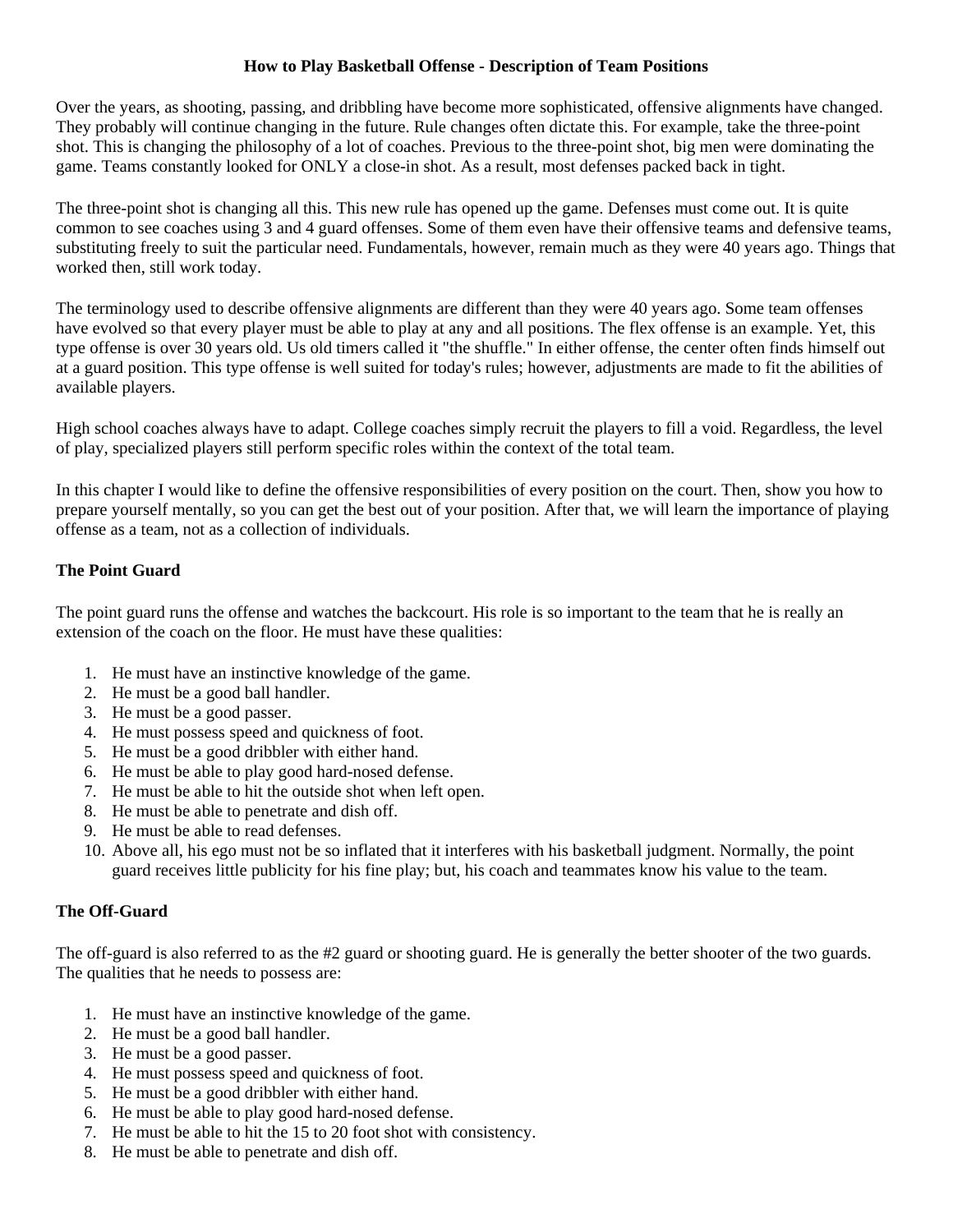- 9. He must be able to read defenses.
- 10. He must know how to move without the ball.
- 11. He must be a student of the offense so that he can step in and run the offense if the point guard is being overplayed, or must leave the game.
- 12. His ego must not be so inflated that it interferes with his basketball judgment. Normally, the off-guard's job is to put points on the board and help his teammates to score.

### **The Center**

The center, along with the point guard, is easily the most important player on the team. Normally, he is the tallest player on the floor. The qualities he must possess are:

- 1. He must have quickness.
- 2. He must be an aggressive rebounder and lead the way in blocked shots. He needs to be a little arrogant with a streak of meanness. He is king of the paint. He must prove by his manner and actions that this territory is his.
- 3. He must be a dependable scorer at short and mid range. He must be adept at the power lay-ups, with and without shot fakes, from both sides of the basket. He needs to develop a short hook and jump shot.
- 4. He must have defensive leadership, always talking to his teammates.
- 5. He must be a good passer and be able to see the floor and hit the open man if his shot is not there.
- 6. He must be able to read how he is being defended and to take advantage of this when he is posting-up.
- 7. He must have strong hands, good upper body strength, and good jumping ability.

### **The Small Forward**

The small forward is the most gifted player on the team. He should possess the following characteristics:

- 1. He must be quick and fast.
- 2. He must be an adequate rebounder.
- 3. He must be a good passer.
- 4. He must be able to play defense anywhere on the floor.
- 5. Most of all he must be a good scorer, capable of shooting from anywhere from the wings, around the key, and under the boards. The best of these, can score at will, and simply take control of the game with their exceptional athletic abilities.
- 6. He must run the length of the floor on fast breaks.

## **The Power Forward**

Like the point guard, the power, or strong forward, does not receive much recognition. Usually, if he's doing his job well, his role as the player doing the "dirty work" is taken for granted. He must possess the following:

- 1. He must be a solid rebounder, both offensively and defensively. Along with the center, the power forward controls the area inside the key. Many of their characteristics should be similar.
- 2. He must be an adequate passer.
- 3. He must be an adequate scorer.
- 4. He must be a "gutsy" dribbler and a hard driver.
- 5. He must be a good runner and able to go the entire length of the floor on a fast break.
- 6. He must stand up to the opposition at both ends of the court. In basketball parlance, he is known as the "enforcer."

#### **The Sixth Man, or Role Player**

At all levels of basketball, the sixth man has become something of an elite figure. He is the guy who has set aside his ego so that he can come off the bench at a moment's notice and fall right into the flow. He's able to do whatever is necessary to help his team win.